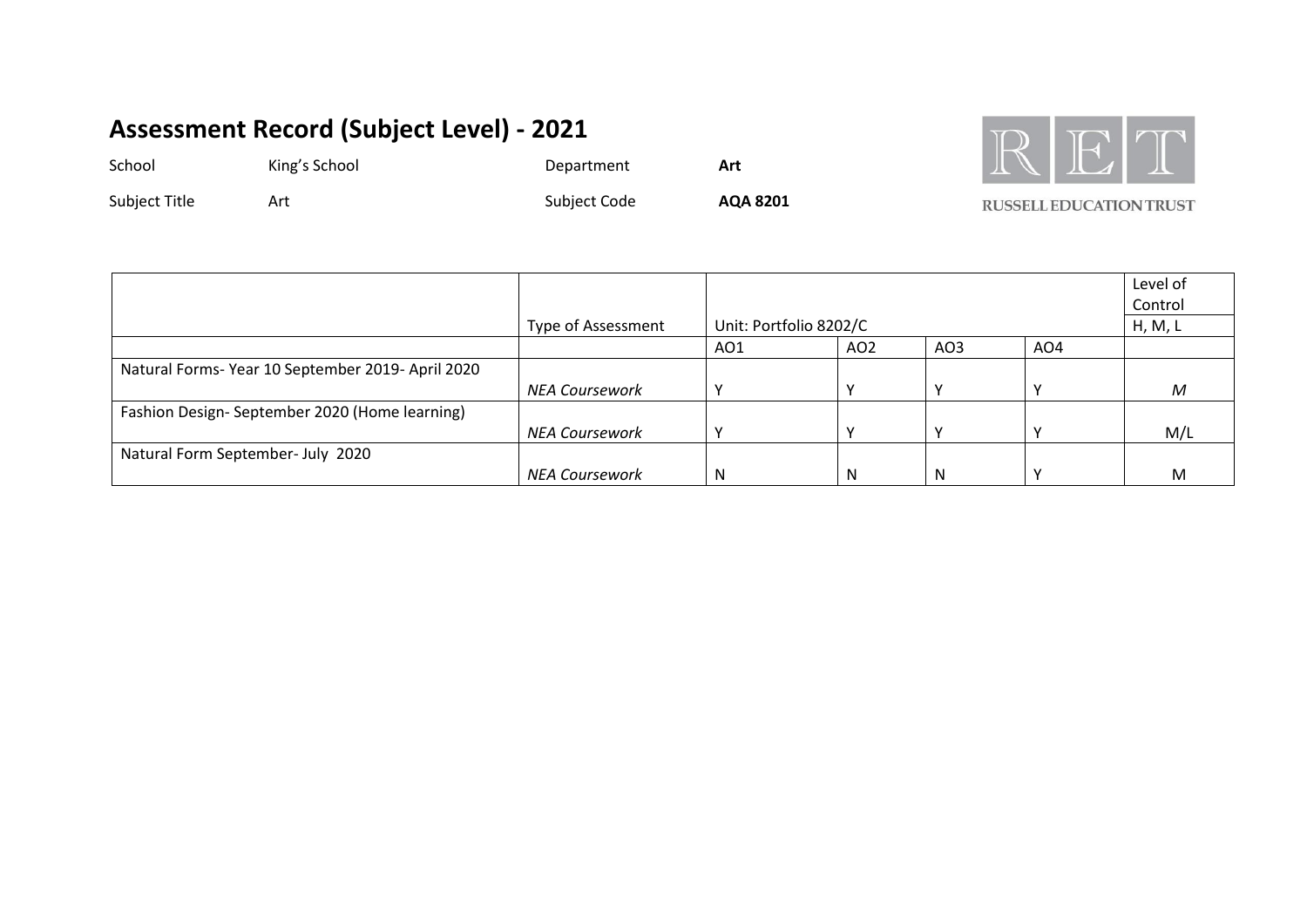

| School                                                                                   |                         | King's School Hove |                 |     | Department   |         | <b>Humanities</b>   |     |  | $\  \mathcal{N} \ $ $\  \mathcal{N} \ $ |  |                           |
|------------------------------------------------------------------------------------------|-------------------------|--------------------|-----------------|-----|--------------|---------|---------------------|-----|--|-----------------------------------------|--|---------------------------|
| Subject Title                                                                            | <b>Business Studies</b> |                    |                 |     | Subject Code |         | <b>Pearson 1BS0</b> |     |  | <b>RUSSELL EDUCATION TRUST</b>          |  |                           |
|                                                                                          | Type of<br>Assessment   | Theme 1            |                 |     |              | Theme 2 |                     |     |  |                                         |  | Level of<br>Control       |
|                                                                                          |                         |                    |                 |     |              |         |                     |     |  |                                         |  | H, M, L                   |
|                                                                                          |                         | AO1                | AO <sub>2</sub> | AO3 |              | AO1     | AO <sub>2</sub>     | AO3 |  |                                         |  |                           |
| Assessment 1:<br>Mock<br>2019 paper 1<br>and 2 (series)                                  | Nov mock                | Υ                  | $\checkmark$    | Y   |              | Υ       | Y                   | Y   |  |                                         |  | H paper<br>1 M<br>paper 2 |
| Assessment 2:<br>November<br>2020 series<br>(theme1 and<br>2) broken up<br>into sections | May<br>assessments      | Υ                  | Y               | Y   |              | Y       | $\mathsf{v}$        | Y   |  |                                         |  | M for<br>both<br>papers   |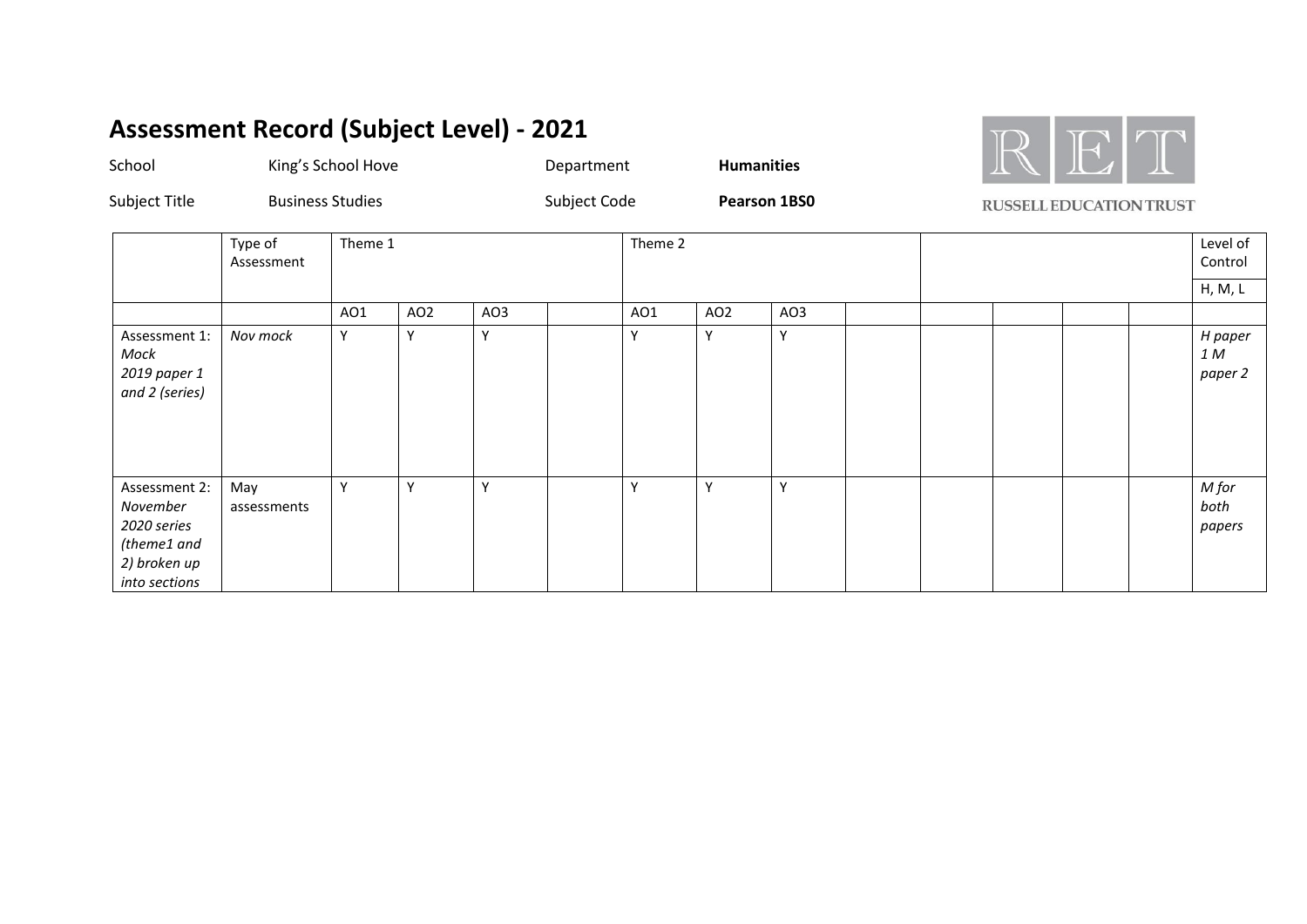

| Kings School Hove         |     |                 | Department Computer Science |      |                 |     |     |                                         |     |                         |
|---------------------------|-----|-----------------|-----------------------------|------|-----------------|-----|-----|-----------------------------------------|-----|-------------------------|
| <b>Computer Science</b>   |     |                 | Subject<br>Code             | J277 |                 |     |     |                                         |     |                         |
| <b>Type of Assessment</b> |     | Unit 1          |                             |      | Unit 2          |     |     | <b>Programming Project (not</b><br>NEA) |     | <b>Level of Control</b> |
|                           |     |                 |                             |      |                 |     |     |                                         |     | <b>H, M, L</b>          |
|                           | AO1 | AO <sub>2</sub> | AO3                         | AO1  | AO <sub>2</sub> | AO3 | AO1 | AO <sub>2</sub>                         | AO3 |                         |
| Mock Exam                 | Υ   | Y               | Y                           |      |                 |     |     |                                         |     | $\boldsymbol{H}$        |
| Exam                      |     |                 |                             | Y    | Υ               | Y   |     |                                         |     | H                       |
| Exam                      |     |                 |                             | Y    | Υ               | Υ   |     |                                         |     | H                       |
| Exam                      | Y   | Υ               | Υ                           |      |                 |     |     |                                         |     | H                       |
|                           |     |                 |                             |      |                 |     |     |                                         |     |                         |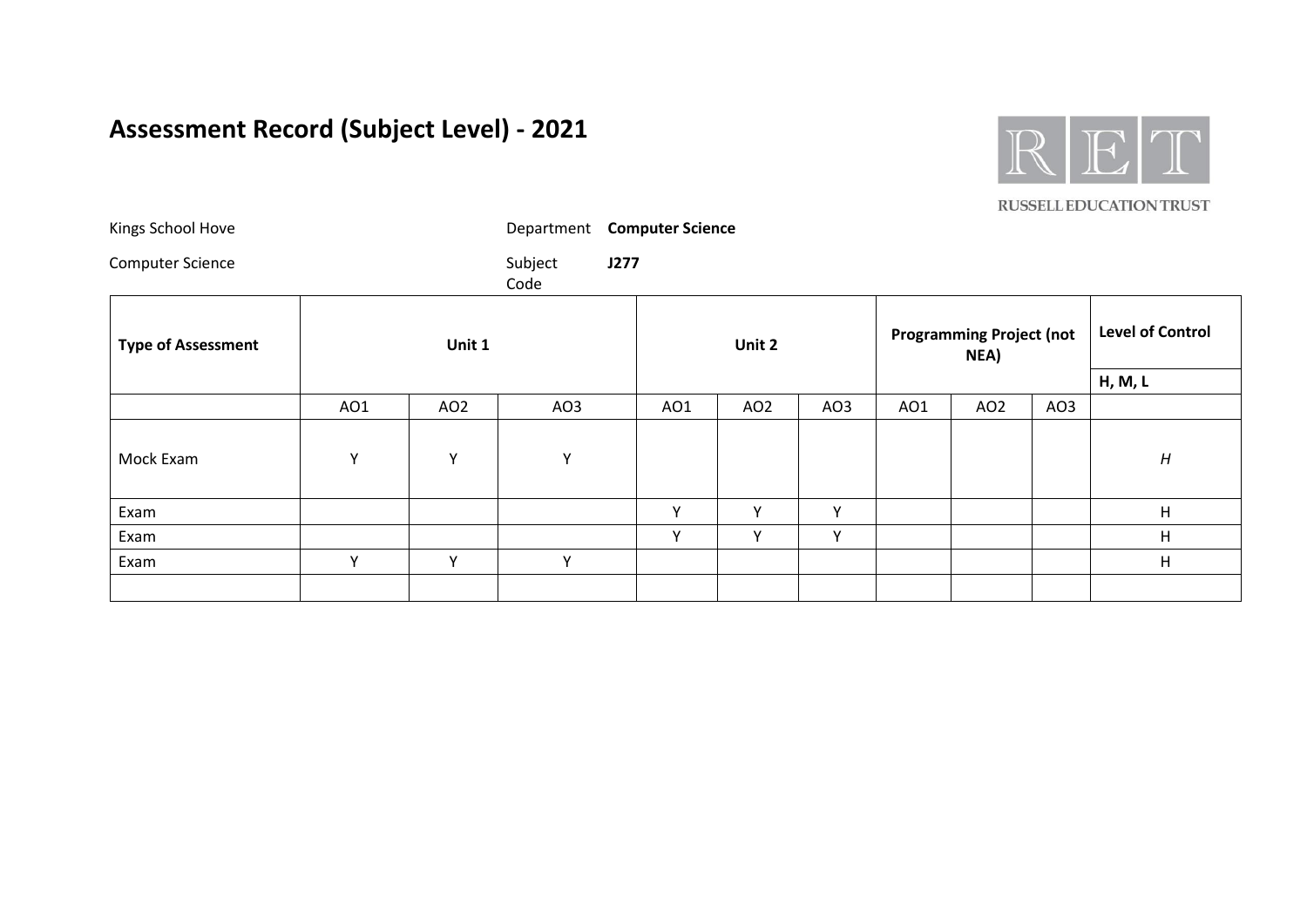School **King's School Department Drama** 

RET

Subject Title **Drama** Drama **Subject Code Pearson 1DRO** 

|                                | <b>Type of Assessment</b>                             | <b>NEA</b> | Unit_1_Devised 40% |     |                 | Unit_2_NEA<br>Performance from text<br>20% |                 |     |                 | Unit __ 3 Theatre<br>Makers in Practice 40% | Level of<br>Control<br>H, M, L |              |                 |                                  |
|--------------------------------|-------------------------------------------------------|------------|--------------------|-----|-----------------|--------------------------------------------|-----------------|-----|-----------------|---------------------------------------------|--------------------------------|--------------|-----------------|----------------------------------|
|                                |                                                       | A01        | AO <sub>2</sub>    | AO3 | AO <sub>4</sub> | AO1                                        | AO <sub>2</sub> | AO3 | AO <sub>4</sub> | AO1                                         | AO <sub>2</sub>                | AO3          | AO <sub>4</sub> |                                  |
| Assessment 1: devised          | <b>NEA Component 1</b>                                | γ          | Y                  | N   | Υ               |                                            |                 |     |                 |                                             |                                |              |                 | practical<br>H<br>portfolio<br>M |
| Assessment 2: Nov Mock         | Mock exam<br>Component 3 2018<br>paper section A only |            |                    |     |                 |                                            |                 |     |                 | N                                           | N                              | $\checkmark$ | N               | H                                |
| Assessment 3: Monologues       | NEA Component 2                                       |            |                    |     |                 | N                                          | Υ               | N   | N               |                                             |                                |              |                 | $H^*$                            |
| Assessment 4: Exam work mock 2 | 2019 paper<br>Component 3                             |            |                    |     |                 |                                            |                 |     |                 | N                                           | N                              | $\checkmark$ | N               | M                                |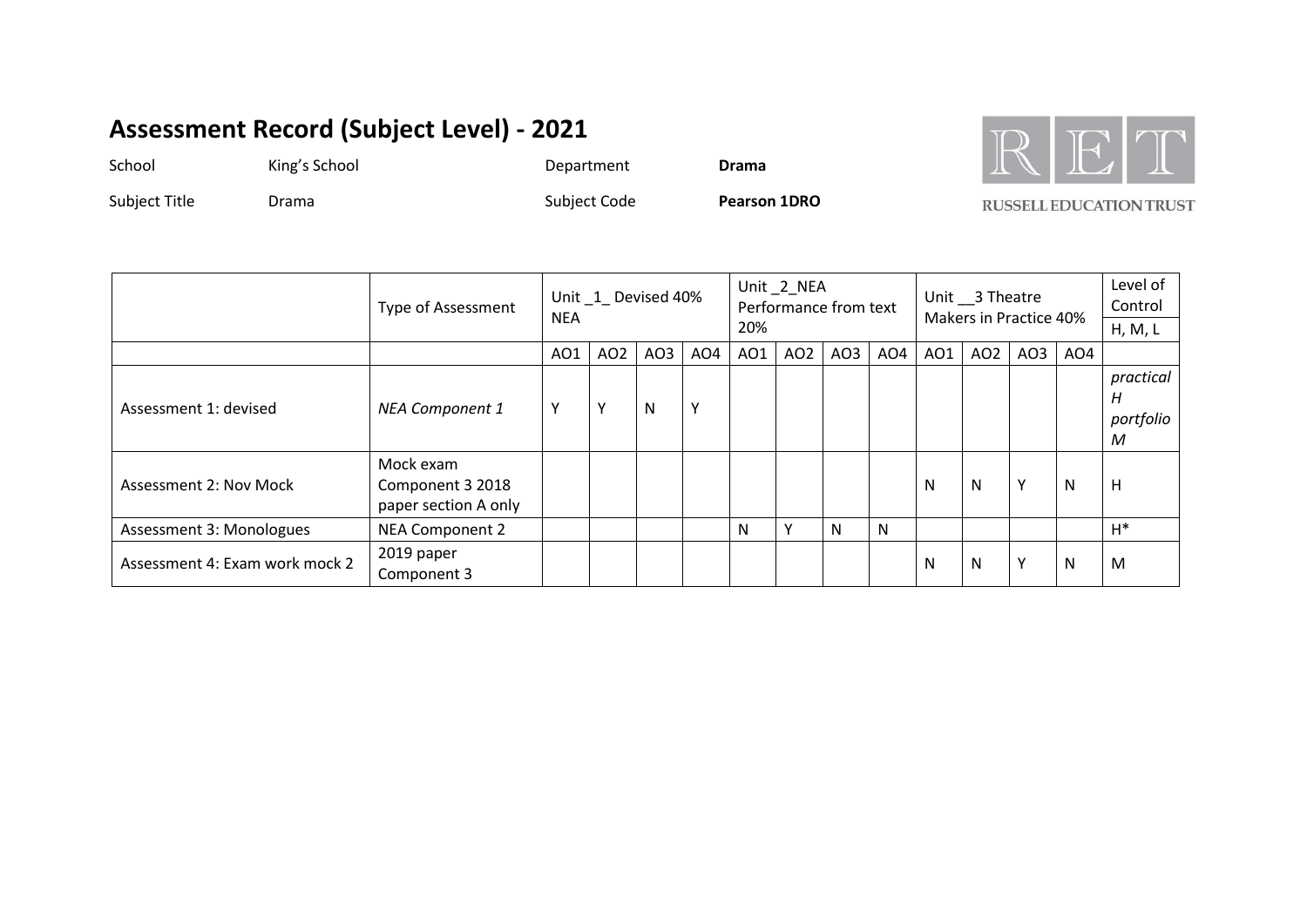School **King's School Community Community Community Community Community Community Community Community Community Community Community Community Community Community Community Community Community Community Community Commun** 



Subject Title **DT** DT Subject Code **AQA 8552** 

|               |                                         |     |                 | Level of Control                    |     |         |
|---------------|-----------------------------------------|-----|-----------------|-------------------------------------|-----|---------|
|               | Type of Assessment                      |     |                 | <b>GCSE Design &amp; Technology</b> |     | H, M, L |
|               |                                         | AO1 | AO <sub>2</sub> | AO <sub>3</sub>                     | A04 |         |
| Assessment 1: | Nov 2020 mock exam 2019 summer paper    | N   | N               |                                     |     |         |
| Assessment 2: | NEA: sections A-C from 2021 series      |     |                 | N                                   | N   | М       |
| Assessment 3: | May assessments from November 2020 exam | N   |                 |                                     |     | M       |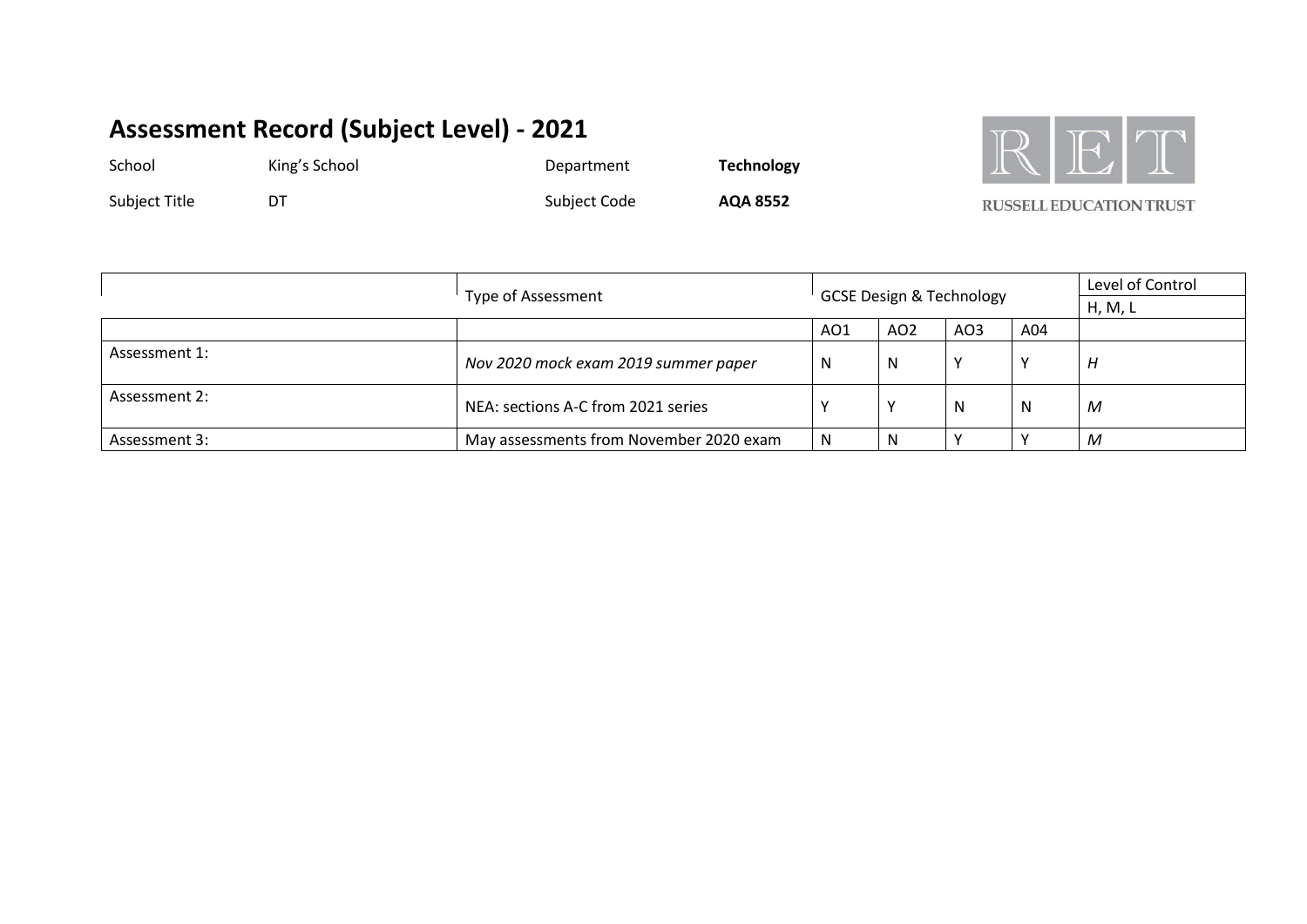School **King's School English** Department **English** 

 $RET$ 

Subject Title **English Language English Language** Subject Code **Pearson 1ENO** 

|                                     |             | Unit-English Language Paper 1<br>Type of Assessment |                 |                 |         |           |                 |     |                               |     | Level of Control |   |         |         |
|-------------------------------------|-------------|-----------------------------------------------------|-----------------|-----------------|---------|-----------|-----------------|-----|-------------------------------|-----|------------------|---|---------|---------|
|                                     |             |                                                     |                 |                 |         |           |                 |     | Unit-English Language Paper 2 |     |                  |   |         | H, M, L |
|                                     |             | AO1                                                 | AO <sub>2</sub> | AO <sub>3</sub> | AO4     | AO5       | AO <sub>6</sub> | AO1 | AO2                           | AO3 | AO4              |   | A05 A06 |         |
| Assessment 1: Imaginative Writing   | Examination | N                                                   |                 | N               | N       | $\lambda$ |                 |     |                               |     |                  |   |         | M       |
| Assessment 2: Transactional Writing | Examination |                                                     |                 |                 |         |           |                 |     | N                             | N   | N                |   |         | M       |
| Assessment 3: 19th Century Fiction  | Examination |                                                     |                 | N               | $\cdot$ | N         | N               |     |                               |     |                  |   |         | M       |
| Assessment 4: Non-Fiction           | Examination |                                                     |                 |                 |         |           |                 |     |                               |     |                  | N |         | M       |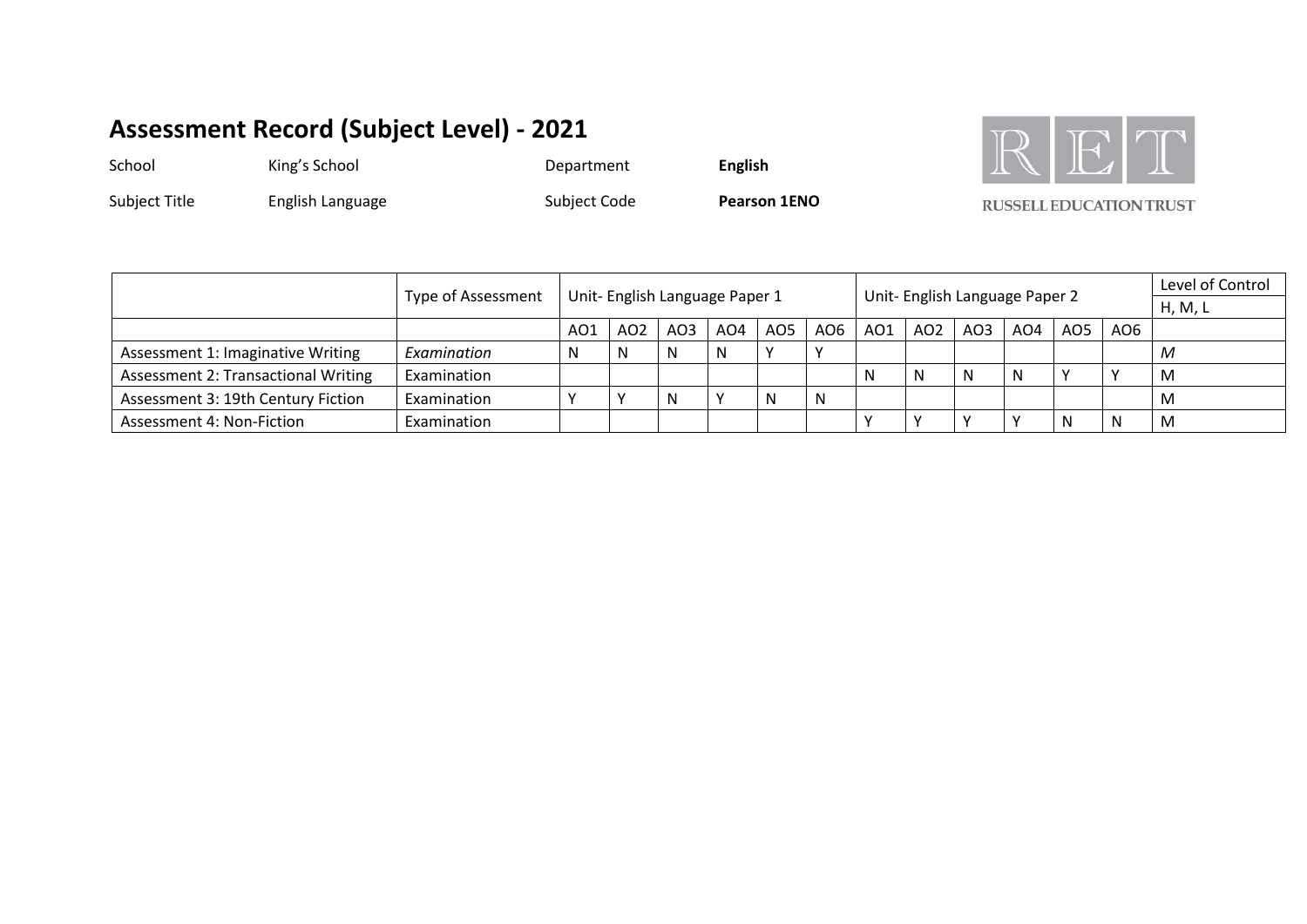School **King's School English** Department **English** 

RET

Subject Title **English Lit** English Lit Subject Code **Pearson 1ETO** 

|                                          | Type of<br>Assessment | B   |                 | Paper 1 English Literature: Section |                 | A   | Paper 2 English Literature: Section |                 | Level of<br>Control |         |
|------------------------------------------|-----------------------|-----|-----------------|-------------------------------------|-----------------|-----|-------------------------------------|-----------------|---------------------|---------|
|                                          |                       |     |                 |                                     |                 |     |                                     |                 |                     | H, M, L |
|                                          |                       | AO1 | AO <sub>2</sub> | AO3                                 | AO <sub>4</sub> | AO1 | AO <sub>2</sub>                     | AO <sub>3</sub> | AO4                 |         |
| Post 1914 Text: An Inspector Calls       | Examination           |     | N               | $\mathbf{v}$                        |                 |     |                                     |                 |                     | M       |
| 19th Century Novel: A Christmas<br>Carol | Examination           |     |                 |                                     |                 |     |                                     | N               | N                   | M       |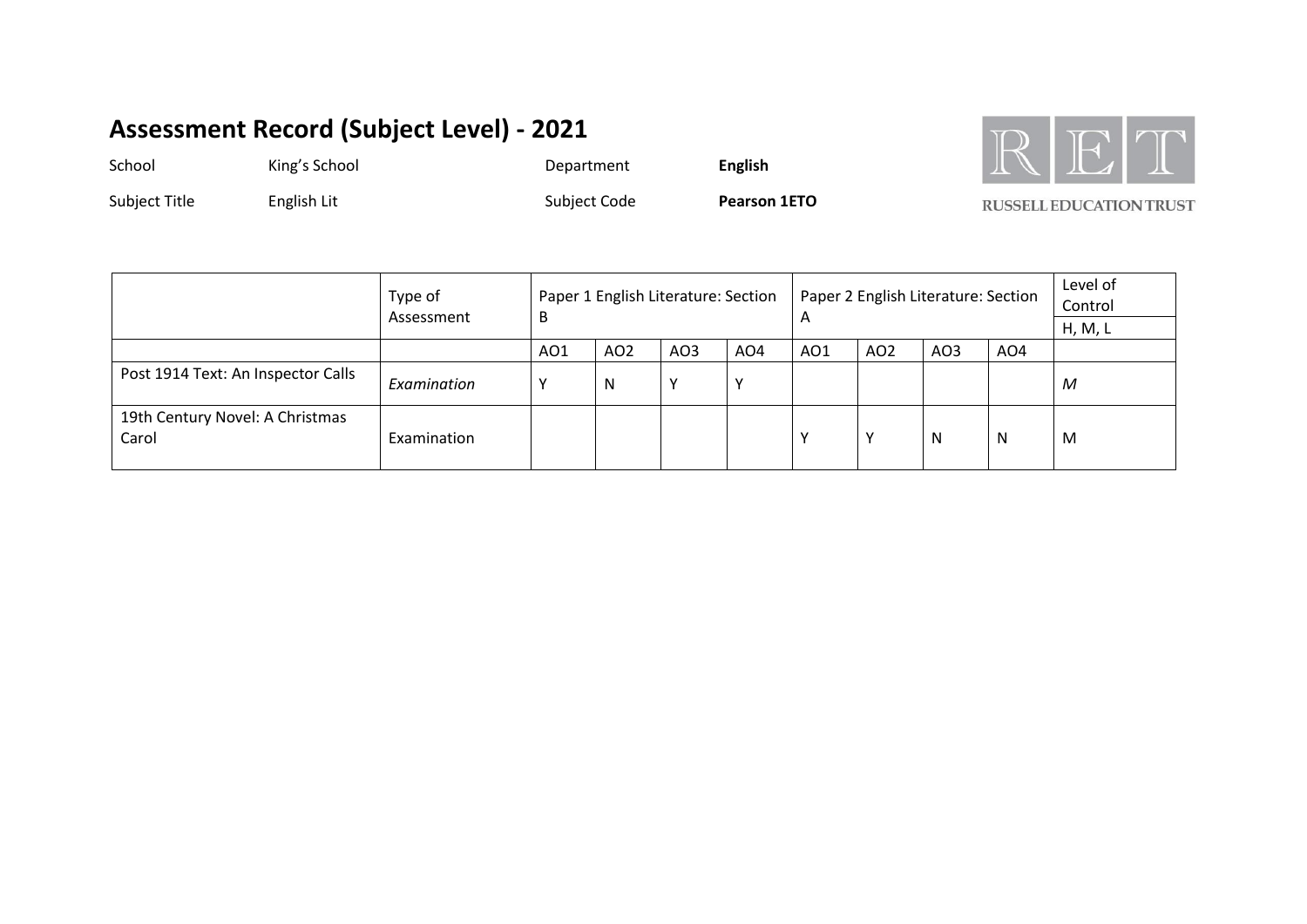School **King's School Communities Communities** 

RET

Subject Title Geography Geography Subject Code AQA 8035

|                                                                         | Type of Assessment                                          | Paper 1      |                 | Paper 2<br>Paper 3 |                 |              |              |     | Level of Control<br>H, M, L |              |                 |              |                 |        |
|-------------------------------------------------------------------------|-------------------------------------------------------------|--------------|-----------------|--------------------|-----------------|--------------|--------------|-----|-----------------------------|--------------|-----------------|--------------|-----------------|--------|
|                                                                         |                                                             | AO1          | AO <sub>2</sub> | AO3                | AO <sub>4</sub> | AO1          | AO2          | AO3 | AO <sub>4</sub>             | AO1          | AO <sub>2</sub> | AO3          | AO <sub>4</sub> |        |
| Assessment 1:<br>Mock exam taken<br>November 2020                       | Exam - sections 1A, 1B<br>& 1C from 2018 exam<br>series     | Y            | Υ               | $\checkmark$       | Y               | N            | $\mathsf{N}$ | N   | N                           | N            | N               | N            | N               | High   |
| Assessment 2:<br>Urban Issues &<br>Challenges 26th<br><b>March 2021</b> | In-class assessments<br>Section 2A from 2020<br>exam series | $\mathsf{N}$ | N               | $\mathsf{N}$       | $\mathsf{N}$    | Υ            | Y            | Y   | v                           | $\mathsf{N}$ | $\mathsf{N}$    | N            | $\mathsf{N}$    | Medium |
| Assessment 3:<br>Changing<br>Economic World<br>23rd April 2021          | In-class assessments<br>Section 2b from 2020<br>exam series | $\mathsf{N}$ | N               | N                  | $\mathsf{N}$    | Y            | Y            | Y   | Υ                           | N            | $\mathsf{N}$    | N            | N               | Medium |
| Assessment 4:<br>Living World 14th<br>May 2021                          | In-class assessments<br>Section 1B from 2020<br>series      | Y            | Υ               | v                  | Y               | $\mathsf{N}$ | N            | N   | N                           | N            | N               | N            | $\mathsf{N}$    | Medium |
| Assessment 5:<br>Coasts & Rivers<br>21st May 2021                       | In-class assessments<br>Section 1C from 2020<br>series      | Y            | Υ               | Y                  | Y               | $\mathsf{N}$ | $\mathsf{N}$ | N   | $\mathsf{N}$                | N            | $\mathsf{N}$    | $\mathsf{N}$ | $\mathsf{N}$    | Medium |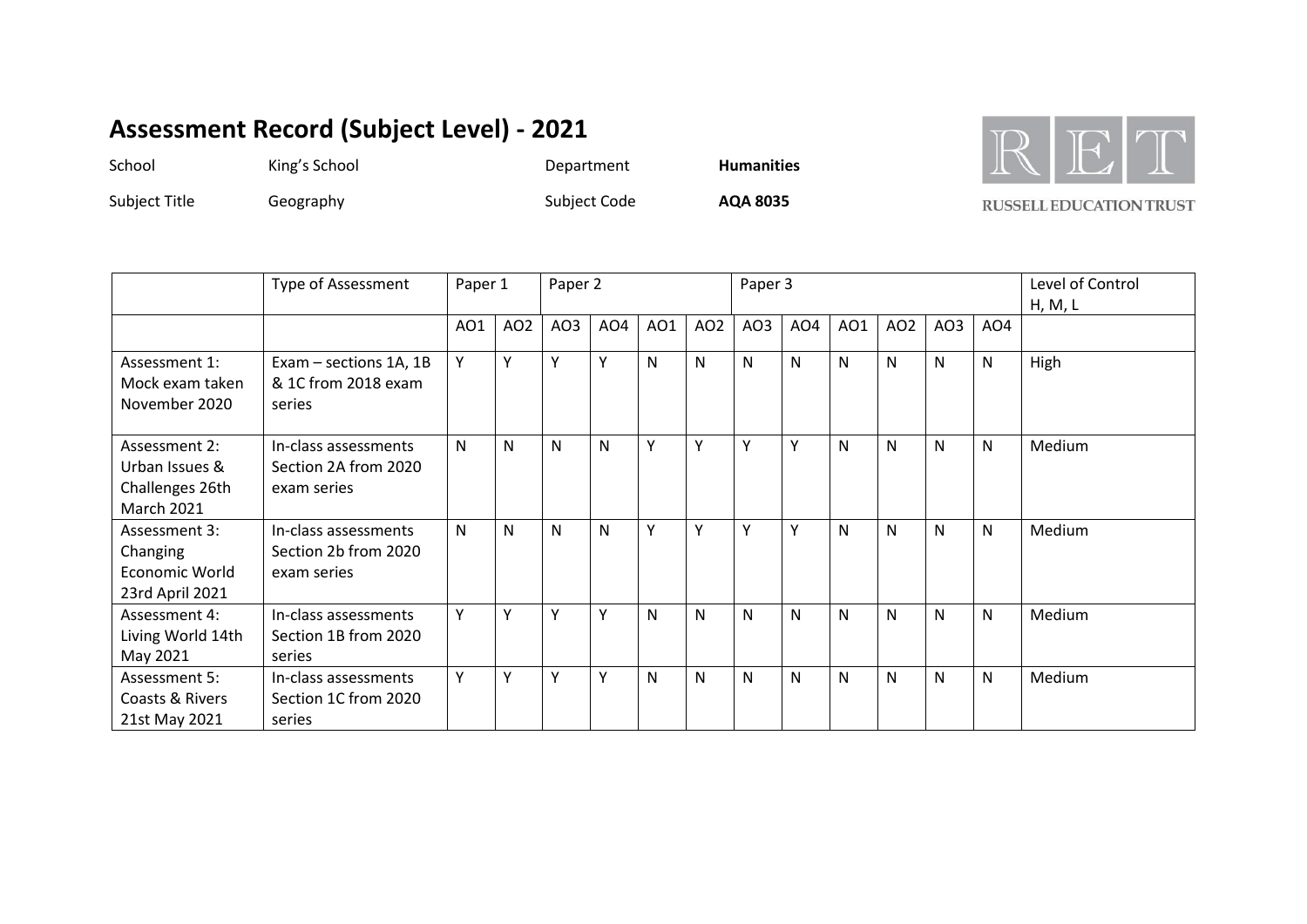School **Contract Contract Contract Contract Contract Contract Contract Contract Contract Contract Contract Contract Contract Contract Contract Contract Contract Contract Contract Contract Contract Contract Contract Contrac** 



Subject Title **Manufation History GCSE** Subject Code Click to enter.

|                                                                                                           | Type of Assessment |                 | Skills assessed |                 | Level of Control<br>H, M, L |   |
|-----------------------------------------------------------------------------------------------------------|--------------------|-----------------|-----------------|-----------------|-----------------------------|---|
|                                                                                                           |                    | AO <sub>1</sub> | AO <sub>2</sub> | AO <sub>3</sub> | AO4                         |   |
| Assessment 1: Mock Exam Elizabethan England<br>September 2020                                             | Full exam mock     | Υ               | Υ               | Υ               |                             | M |
| Assessment 2: Mock Exam Elizabethan England<br>November 2020                                              | Full exam mock     | y               | у               | ٧               |                             | H |
| Assessment 3: Mock Exam<br>Cold War<br>November 2020                                                      | Full exam mock     | у               | у               | ٧               |                             | H |
| Assessment 4: End of Unit Exam Germany Unit 1<br>October 2020                                             | Exam Qu 1-3c       | y               | y               | ٧               | у                           | M |
| Assessment 5: End of Unit Exam Germany Unit 2<br>November 2020                                            | Full exam mock     | y               | у               | V               | Υ                           | M |
| Assessment 6: End of Unit Exam Germany Unit 3<br>December 2020                                            | Full exam mock     | у               | у               | ٧               | у                           | M |
| Assessment 1: Mock Exam<br>Elizabethan England<br>22 <sup>ND</sup> March 2021<br>November 2020 Exam Paper | Full exam mock     | Υ               | Υ               | Υ               |                             | M |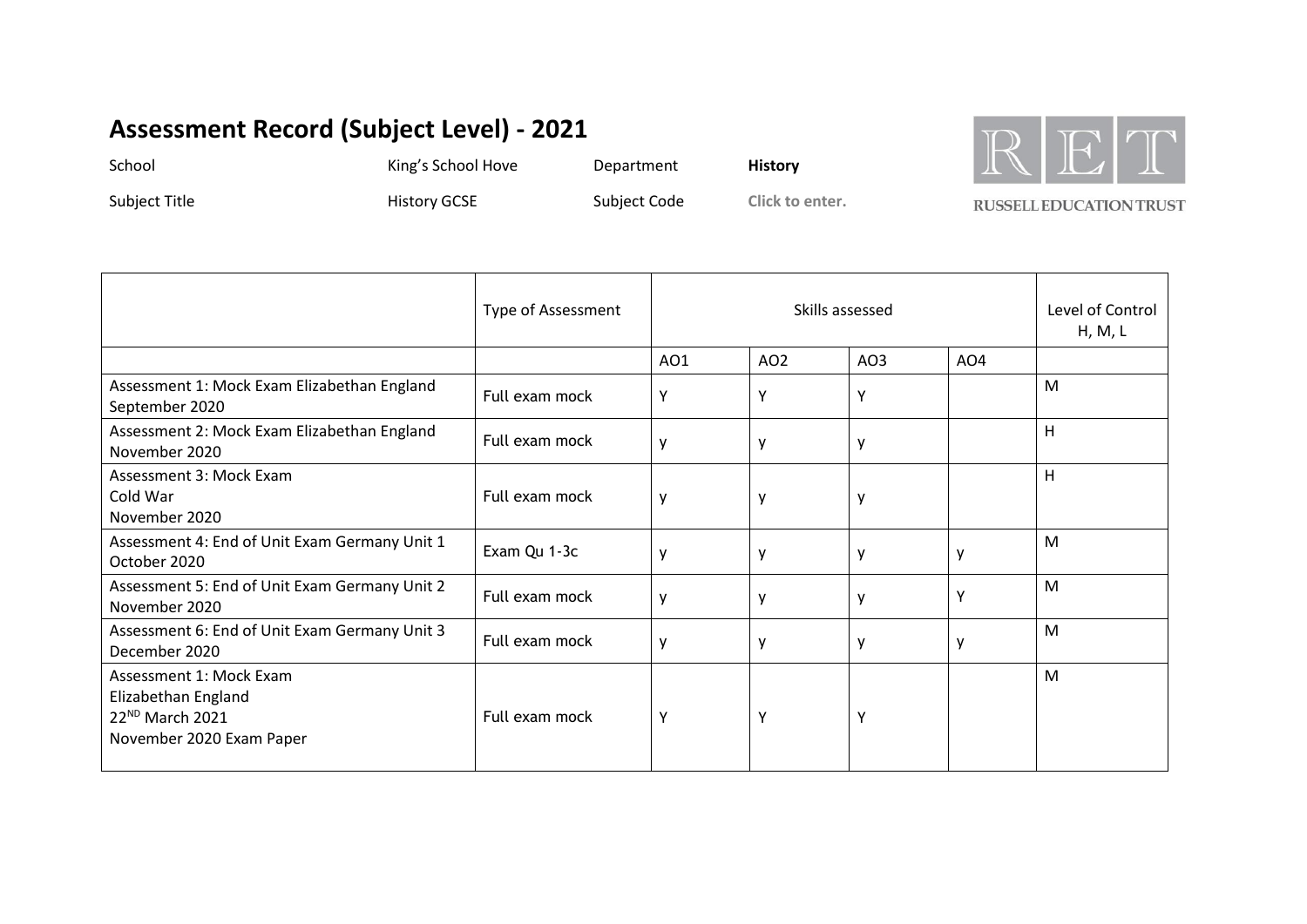| School        | All schools | Department   | <b>Maths</b> |
|---------------|-------------|--------------|--------------|
| Subject Title | Maths       | Subject Code | 1MA1         |



| <b>Assignment Point</b>                                    | Type of Assessment                            | Level   | Content                         |
|------------------------------------------------------------|-----------------------------------------------|---------|---------------------------------|
|                                                            |                                               | of      |                                 |
|                                                            |                                               | Control |                                 |
|                                                            |                                               | H, M, L |                                 |
| Mock examination                                           |                                               |         |                                 |
| June 2019 papers used as a mock paper taken by students in | Examination                                   | Н       |                                 |
| <b>Nov 2020</b>                                            | 2 papers $-1$ non-calculator and 1 calculator |         |                                 |
| Assignment 1                                               |                                               |         | Content assessed                |
| A Higher or a Foundation tier paper                        | Non-calculator test taken in exam             | н       | AO1, AO2 and AO3                |
| (Secure Mock 6 Paper 1 adapted to remove topics not        | conditions                                    |         |                                 |
| assessed and additional questions inserted to ensure 80    | 1 <sup>1</sup> / <sub>2</sub> hours           |         | Content not assessed            |
| marks)                                                     |                                               |         | Vectors                         |
| Assignment 2                                               |                                               |         | Constructions and loci          |
| A Higher or a Foundation tier paper                        | Calculator test taken in exam conditions      | Н       | Scale drawings                  |
| (Secure Mock 6 Paper 3 adapted to remove topics not        | 1 <sup>/2</sup> hours                         |         | <b>Bearings</b>                 |
| assessed and additional questions inserted to ensure 80    |                                               |         | Rotations and reflections       |
| marks)                                                     |                                               |         | Direct and inverse proportion   |
| Assignment 3                                               |                                               |         | Simultaneous equations (F only) |
| Students take one paper from the following:                | Fine graded paper                             | Н       | Area under a graph (H only)     |
| Paper 3a Grades 1-4 assessed                               | Calculator test taken in exam conditions      |         |                                 |
| Paper 3b Grades 4 & 5 assessed (crossover)                 | 1 hour                                        |         |                                 |
| Paper 3c Grades 5-7 assessed                               |                                               |         |                                 |
| Grades 7-9 assessed<br>Paper 3d                            |                                               |         |                                 |
| (Questions taken from past Edexcel GCSE, IGCSE, mock and   |                                               |         |                                 |
| practice papers)                                           |                                               |         |                                 |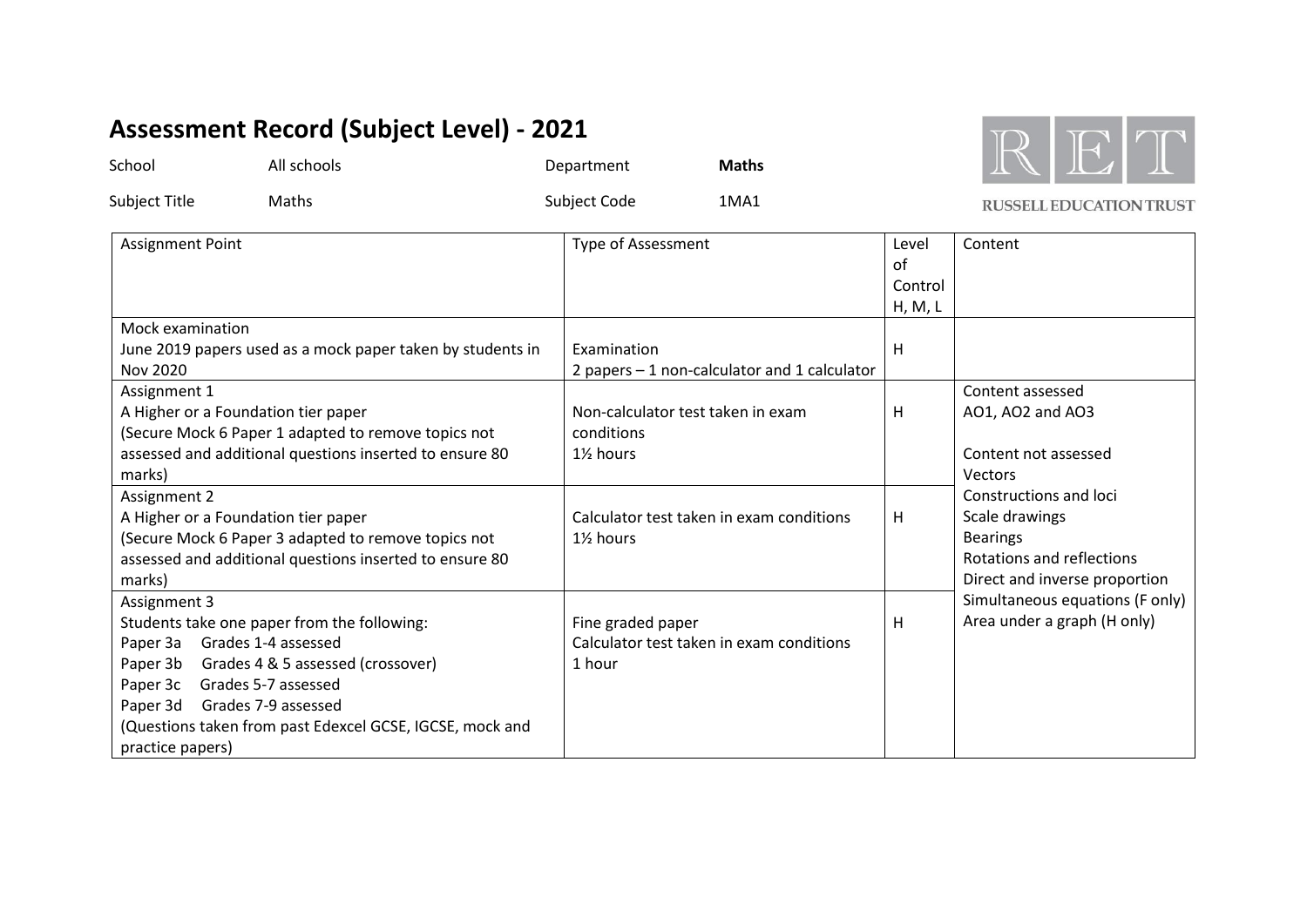School King's School **Department** Media

RET

Subject Title **Media** Media Subject Code **AQA 8572** 

|                                                                                             | <b>Type of Assessment</b>               |              | Media Language and<br>Representations |                 | Media Industries<br>and Audiences | Television<br>Screening |                 | <b>NEA</b> | Level of<br>Control<br>H, M, L |
|---------------------------------------------------------------------------------------------|-----------------------------------------|--------------|---------------------------------------|-----------------|-----------------------------------|-------------------------|-----------------|------------|--------------------------------|
|                                                                                             |                                         | AO1          | AO <sub>2</sub>                       | AO <sub>1</sub> | AO <sub>2</sub>                   | A01                     | AO <sub>2</sub> | AO3        |                                |
| Assessment 1: Mock Exam December<br>2020                                                    | written exam                            | v            |                                       | Y               | $\mathsf{v}$                      | N                       | N               | N          | High                           |
| Assessment 2: NEA statement of Intent<br>and prototype product                              | written statement<br>and practical work | N            | N                                     | N               | N                                 | N                       | N               | Υ          | Medium                         |
| Assessment 3: questions 7.1 and 7.2 from<br>AQA assessment resources, paper 1               | written test in<br>classroom            | N            | N                                     | Y               | N                                 | N                       | N               | N          | Medium                         |
| Assessment 4: question 2 from SAM on<br>representation of teenagers                         | written test in<br>classroom            | $\mathsf{v}$ | $\checkmark$                          | N               | N                                 | N                       | N               | N          | Medium                         |
| Assessment 5: questions 1.1, 1.2, 1.3 from<br>AQA assessment resources June 2020<br>paper 2 | written test in<br>classroom            | Ν            | N                                     | N               | N                                 | Y                       | Y               | N          | Medium                         |
| Assessment 6: questions 3, 4, 5.1 and 5.2<br>from November 2020 paper 1                     | written test in<br>classroom            | Y            | $\checkmark$                          | Y               | ٧                                 | N                       | N               | N          | Medium                         |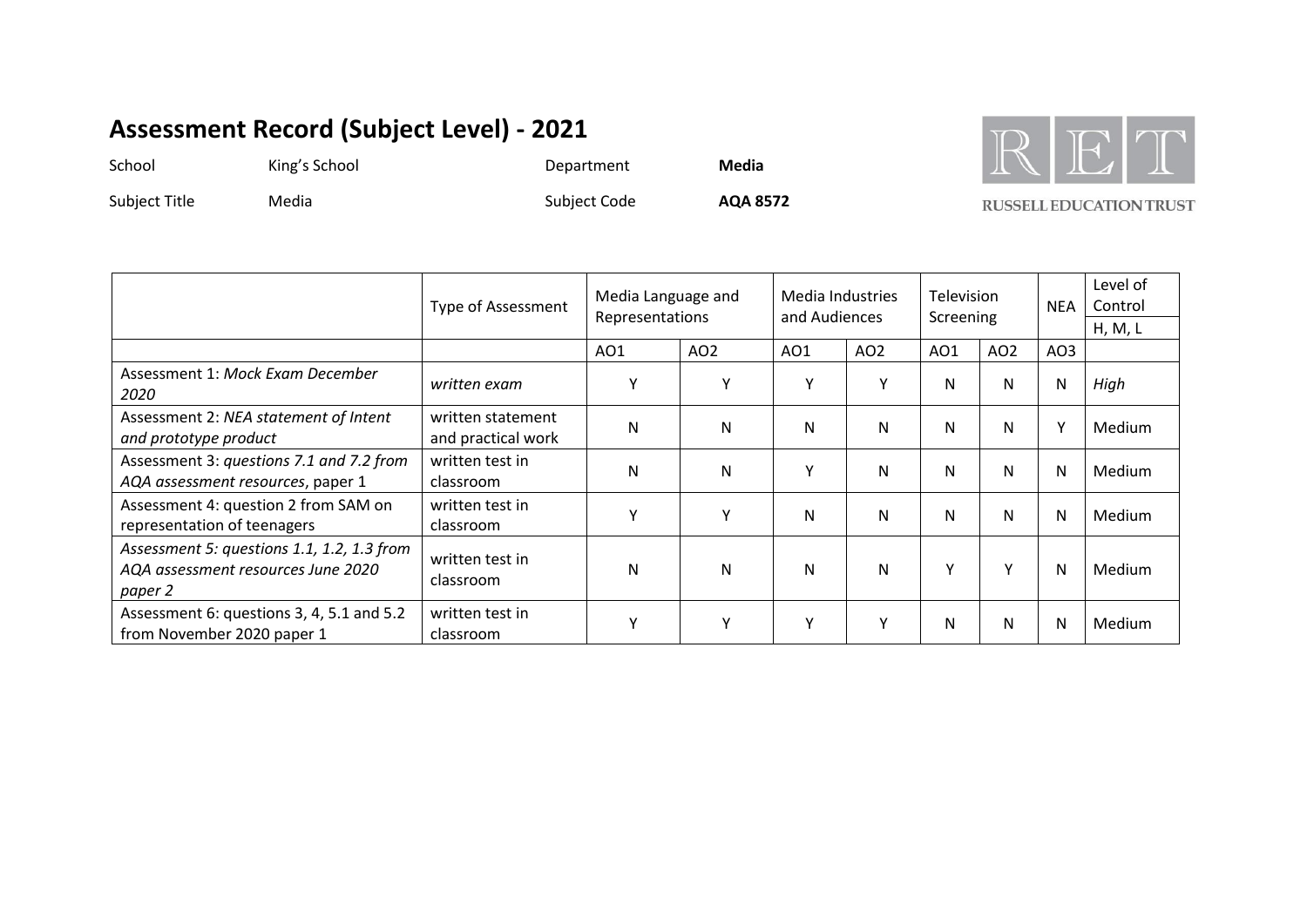School **King's School Communist Communist Communist Communist Communist Communist Communist Communist Communist Communist Communist Communist Communist Communist Communist Communist Communist Communist Communist Communis** 



Subject Title French French Subject Code Pearson 1FRO

|                                                                                                        | <b>Type of Assessment</b>                                                 | Unit Component 1 |                 |                 |                 | Level of Control |
|--------------------------------------------------------------------------------------------------------|---------------------------------------------------------------------------|------------------|-----------------|-----------------|-----------------|------------------|
|                                                                                                        |                                                                           |                  |                 |                 |                 | H, M, L          |
|                                                                                                        |                                                                           | A01              | AO <sub>2</sub> | AO <sub>3</sub> | AO <sub>4</sub> |                  |
| Assessment 1: [Mock examination 2019]                                                                  | Examination                                                               |                  | N/A             |                 |                 | н                |
| Assessment 2: [Summer 2020 exam split according to<br>theme, completed in class under exam conditions] | Examinations, split listening and<br>reading paper according to<br>themes |                  | N/A             |                 |                 | M                |
| <b>Speaking Endorsements</b>                                                                           | Spoken tasks with teacher                                                 | N/A              |                 | N/A             | N/A             | M                |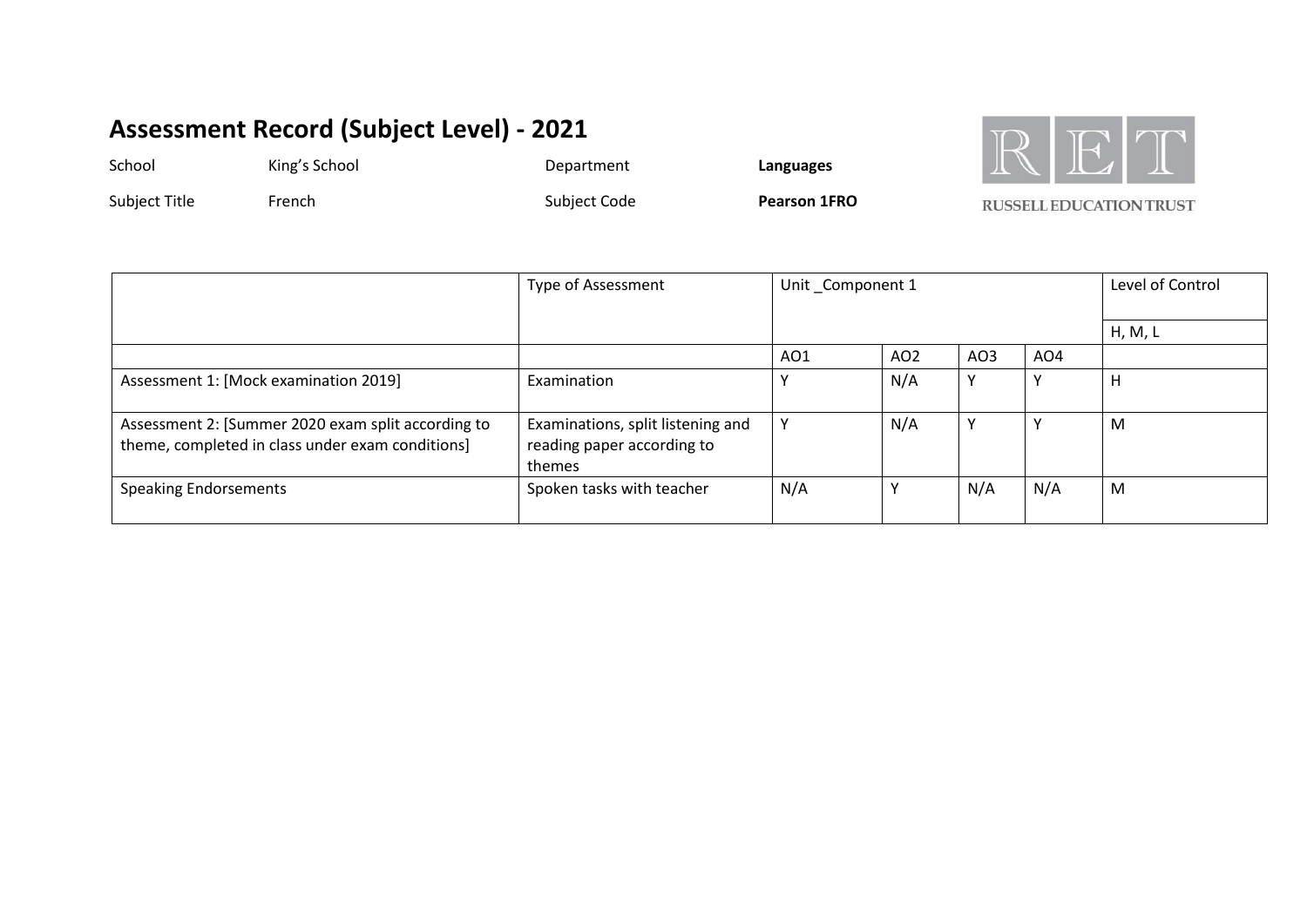School **King's School Community Community Community Community Community Community Community Community Community Community Community Community Community Community Community Community Community Community Community Commun** 



Subject Title Italian **Italian** Subject Code 1INO

|                                                                                                 | <b>Type of Assessment</b>    |     | Unit_Component 1 | Level of<br>Control<br>H, M, L |              |   |
|-------------------------------------------------------------------------------------------------|------------------------------|-----|------------------|--------------------------------|--------------|---|
|                                                                                                 |                              | AO1 | AO <sub>2</sub>  | AO3                            | AO4          |   |
| Assessment 1: Full exam paper taken under exam conditions: Listening and<br>Reading and writing | Examination                  |     | N/A              | $\checkmark$                   | $\checkmark$ | H |
|                                                                                                 |                              |     |                  |                                |              |   |
| <b>Speaking Endorsements</b>                                                                    | Spoken tasks with<br>teacher | N/A | v                | N/A                            | N/A          | M |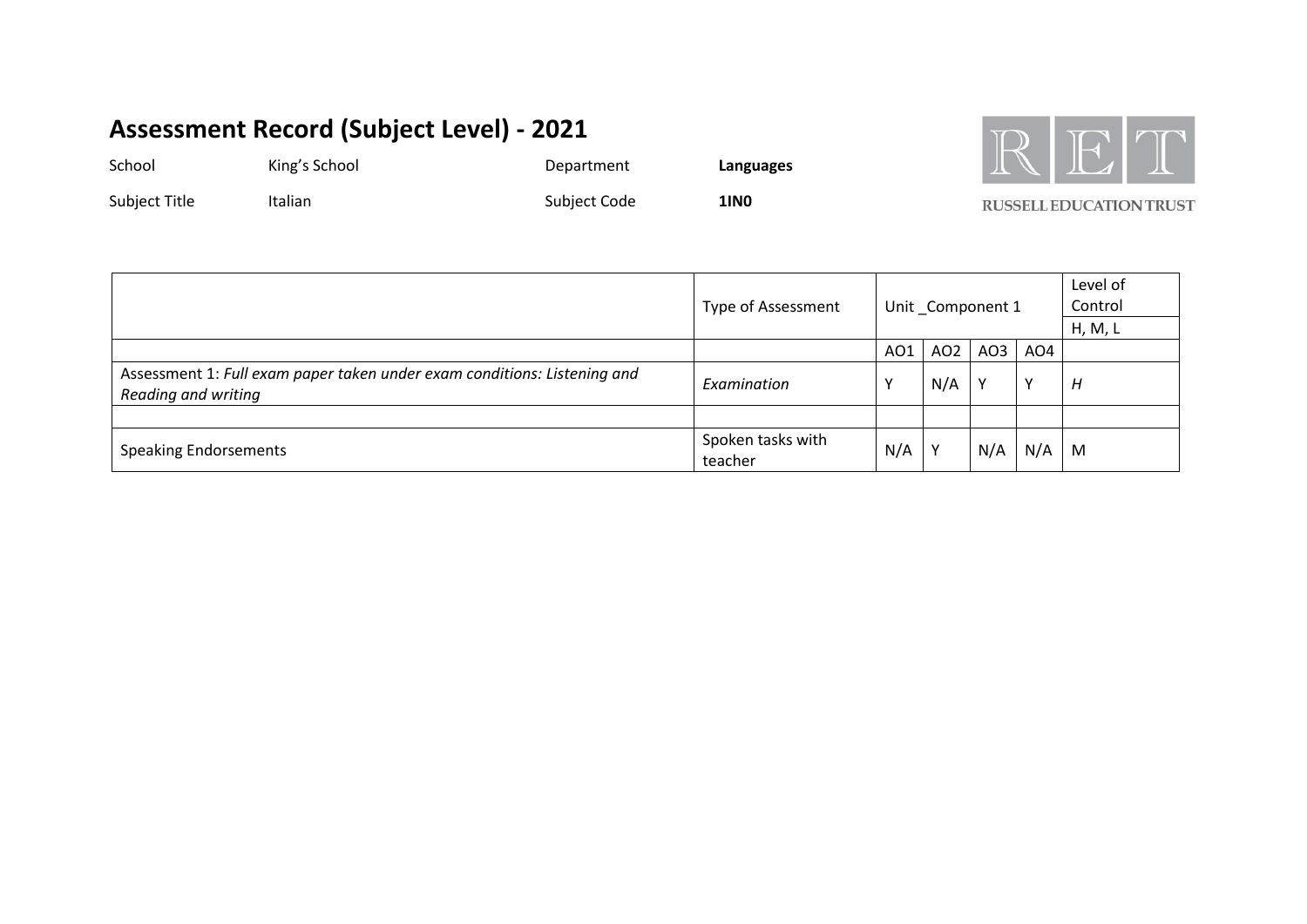School King's School **Department Languages** 



Subject Title Spanish Subject Code **Pearson 1SPO** 

|                                                    |                                   |                  |                 |                 |         | Level of Control |
|----------------------------------------------------|-----------------------------------|------------------|-----------------|-----------------|---------|------------------|
|                                                    | Type of Assessment                | Unit Component 1 |                 |                 | H, M, L |                  |
|                                                    |                                   | AO1              | AO <sub>2</sub> | AO <sub>3</sub> | AO4     |                  |
| Assessment 1: [Mock examination 2019 taken in      |                                   |                  |                 |                 |         |                  |
| December 2020]                                     | Examination                       |                  | N/A             |                 |         |                  |
| Assessment 2: [Summer 2020 exam split according to | Examinations, split listening and |                  |                 |                 |         |                  |
| theme, completed in class under exam conditions]   | reading paper according to themes |                  | N/A             |                 |         | M                |
| <b>Speaking Endorsements</b>                       | Spoken tasks with teacher         | N/A              |                 | N/A             | N/A     | M                |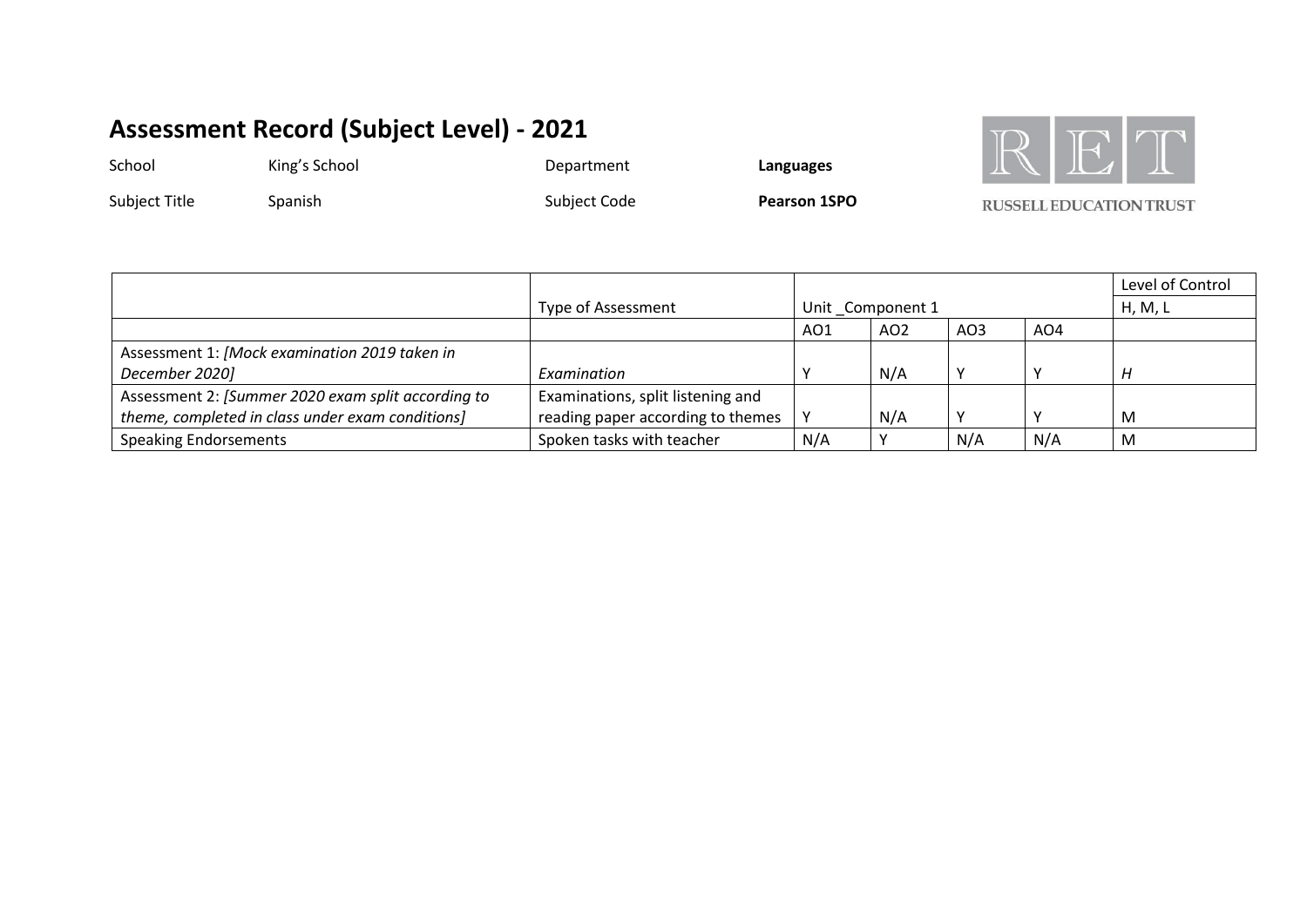School King's School **Department** Performing Arts



Subject Title Music Music **Music Subject Code** Eduqas C660QS

|                                                          |                         |                  |          |                 |                 |            |                 |              |              | Level of |
|----------------------------------------------------------|-------------------------|------------------|----------|-----------------|-----------------|------------|-----------------|--------------|--------------|----------|
|                                                          | Type of Assessment      | Unit: Coursework |          |                 |                 | Unit: Exam | Control         |              |              |          |
|                                                          |                         |                  |          |                 |                 |            |                 | H, M, L      |              |          |
|                                                          |                         | AO1              | AO2      | AO <sub>3</sub> | AO <sub>4</sub> | AO1        | AO <sub>2</sub> | AO3          | AO4          |          |
| Assessment 1: Mock 1                                     |                         |                  |          |                 |                 |            |                 |              |              |          |
| (edited questions 1 and 2, questions replaced taken from | Exam Paper 2019         | N                | <b>N</b> | N               | N               | N          | N               |              | Y            | High     |
| Simon Rushby book)                                       |                         |                  |          |                 |                 |            |                 |              |              |          |
|                                                          | Recorded                |                  |          |                 |                 |            |                 |              |              |          |
| Assessment 2: NEA 1: Performing                          | Performance             |                  | N        | N               | N               | N          | N               | $\mathsf{N}$ | <sup>N</sup> | Medium   |
| Assessment 3: NEA 2: Composition                         | <b>Free Composition</b> | N                |          | N               | N               | N          | N               | N            | N            | Medium   |
| Assessment 4: Mock 2                                     | Exam paper 2020         | N.               | N        | N               | N               | N          | N               |              |              | Medium   |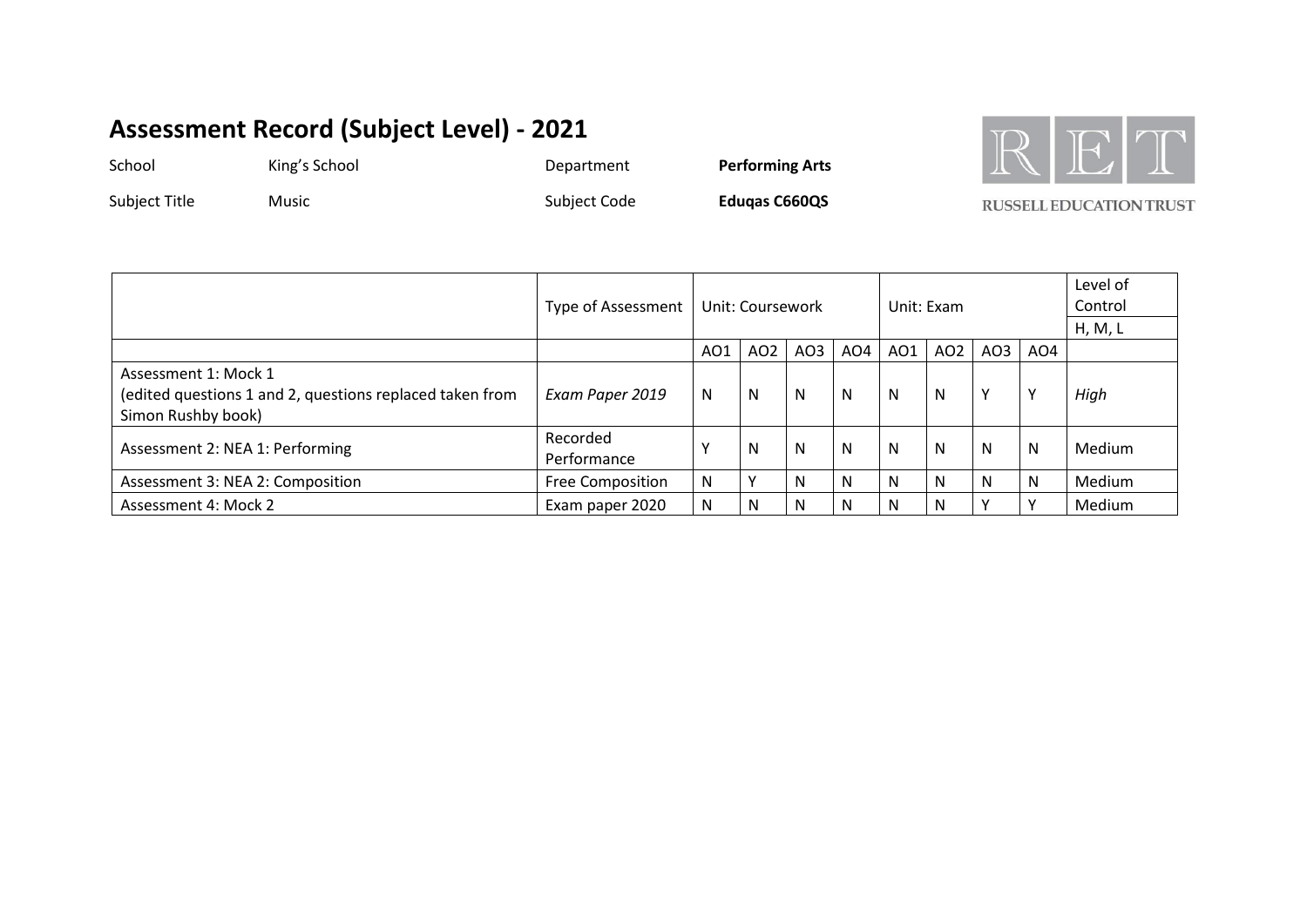School King's School **Department PE** 



Subject Title PE PE PE AQA 8582

|                       | Type of               |                                |                 |              |     |                                      |                 |              |                 | Level of |
|-----------------------|-----------------------|--------------------------------|-----------------|--------------|-----|--------------------------------------|-----------------|--------------|-----------------|----------|
|                       | assessment            | AO1                            | AO <sub>2</sub> | AO3          | AO4 | AO1                                  | AO <sub>2</sub> | AO3          | AO <sub>4</sub> | control  |
| Mock 1<br>Paper 1 -   |                       | Paper 1                        |                 |              |     |                                      |                 |              |                 |          |
| 2018                  | Examination           | $\checkmark$                   | Y               | $\checkmark$ |     |                                      |                 |              |                 | H        |
|                       | In class              | 3. Physical<br><b>Training</b> |                 |              |     |                                      |                 |              |                 |          |
| Section of Paper 1    | assessment            | v                              | Υ               | $\checkmark$ |     |                                      |                 |              |                 | M        |
|                       | In class              | 4. Sport<br>Psychology         |                 |              |     | 6. Health, fitness<br>and well-being |                 |              |                 |          |
| Mock 2 Paper 2 - 2019 | assessment            | v                              | ٧               | $\mathbf v$  |     |                                      | $\mathbf v$     | $\mathbf v$  |                 | M        |
|                       | In class              | Analysis                       |                 |              |     | Evaluation                           |                 |              |                 |          |
| <b>NEA</b>            | assessment            | v                              | Υ               | $\checkmark$ |     |                                      | $\vee$          | $\checkmark$ |                 |          |
| Practical performance | Teacher<br>assessment | <b>Skills</b>                  |                 |              |     | Practical                            |                 |              |                 | M        |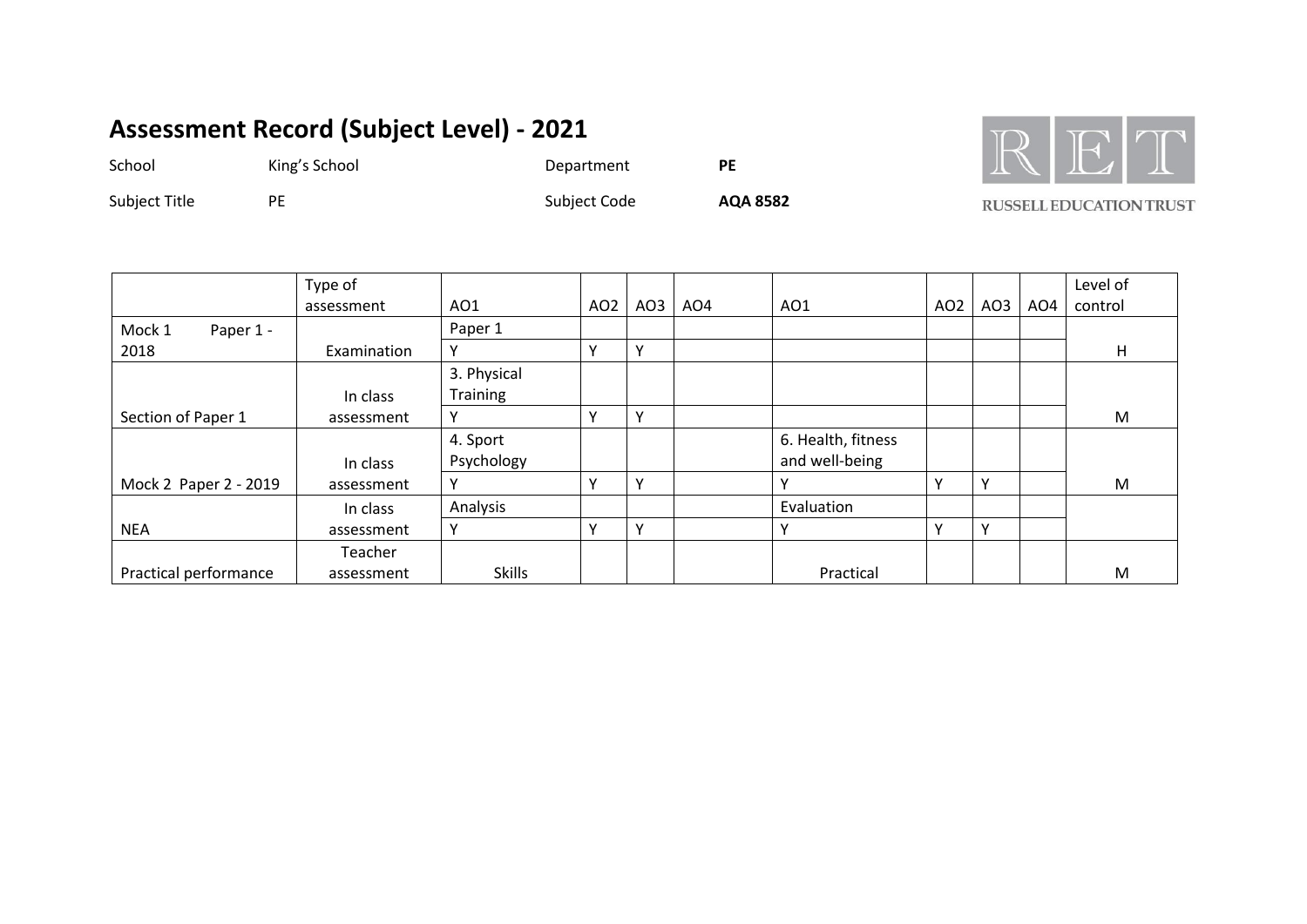School **King's School Communities Communities** 



Subject Title **RP** RP RP Subject Code **AQA 8062A** 

|                                                       | Type of<br>Assessment |     | Paper 1 Christian<br><b>Beliefs</b> |     | Paper 1 Christian<br>Practices |     | Paper 1 Islam<br><b>Beliefs</b> |     | Theme A         | Theme D |                 | Level of<br>Control |
|-------------------------------------------------------|-----------------------|-----|-------------------------------------|-----|--------------------------------|-----|---------------------------------|-----|-----------------|---------|-----------------|---------------------|
|                                                       |                       | AO1 | AO <sub>2</sub>                     | AO1 | AO <sub>2</sub>                | AO1 | AO <sub>2</sub>                 | AO1 | AO <sub>2</sub> | AO1     | AO <sub>2</sub> | H, M, L             |
| Assessment<br>1 Mock Exam<br>November<br>2020 Paper 1 | Exam - in hall        | Y   | Υ                                   | Y   | Υ                              | Υ   | Υ                               |     |                 |         |                 | H                   |
| Assessment<br>2 - March<br>2021                       | Chunked<br>exam       |     |                                     |     |                                |     |                                 |     |                 | Υ       | Y               | M                   |
| Assessment<br>3 - March<br>2021                       | Chunked<br>exam       |     |                                     |     |                                |     |                                 |     |                 | Υ       | Y               | M                   |
| Assessment<br>4 - March<br>2021                       | Chunked<br>exam       |     |                                     |     |                                |     |                                 |     |                 | Υ       | Y               | M                   |
| Assessment 5<br>- April 2021                          | Chunked<br>exam       |     |                                     |     |                                |     |                                 | Υ   | Υ               |         |                 | M                   |
| Assessment<br>6 - May 2021                            | Chunked<br>exam       |     |                                     |     |                                |     |                                 | Υ   | Υ               |         |                 | M                   |
| Assessment 7<br>- May 2021                            | Chunked<br>exam       |     |                                     |     |                                |     |                                 | Υ   | Υ               |         |                 | M                   |
| Assessment<br>8 - May 2021                            | Chunked<br>exam       |     |                                     |     |                                |     |                                 | Υ   | Υ               |         |                 | M                   |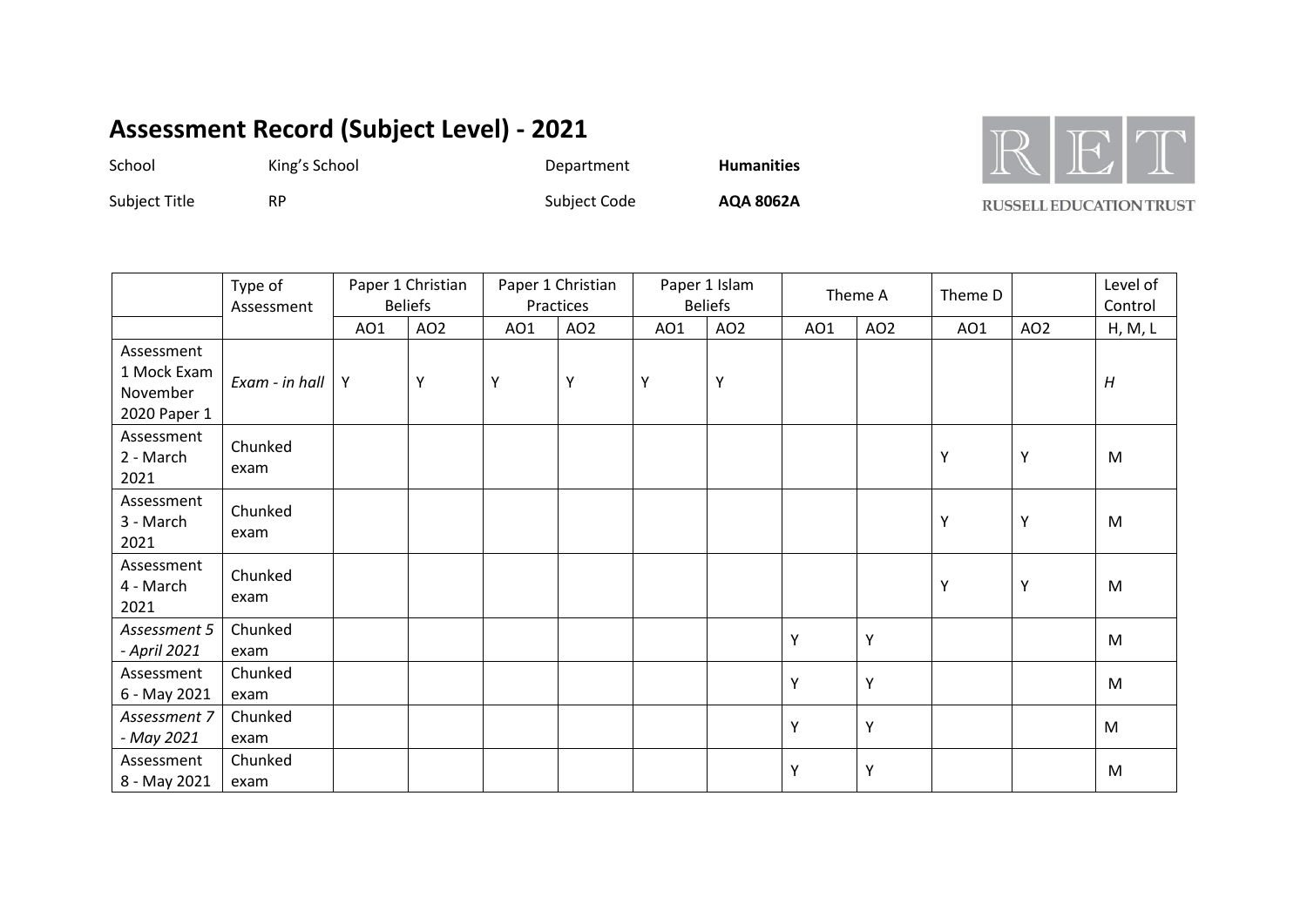| School        | All schools                                    | Department   | <b>Science</b> |
|---------------|------------------------------------------------|--------------|----------------|
| Subject Title | <b>GCSE Separate Science</b><br><b>Biology</b> | Subject Code | 8461           |



|                                    | <b>Type of Assessment</b>                             | Unit 1 |                 |     | Unit 2 |                 |     | Level of Control |
|------------------------------------|-------------------------------------------------------|--------|-----------------|-----|--------|-----------------|-----|------------------|
|                                    |                                                       |        |                 |     |        |                 |     | H, M, L          |
|                                    |                                                       | A01    | AO <sub>2</sub> | AO3 | AO1    | AO <sub>2</sub> | AO3 |                  |
| <b>Biology Assessment 1: Mock</b>  | Examination                                           |        |                 |     | N      | N               | N   | High             |
| examination taken on November 2020 |                                                       |        |                 |     |        |                 |     |                  |
| <b>Biology Assessment 2:</b>       | Examination paper split into three smaller papers and | N      | N               | N   |        |                 | v   | Medium           |
| mock examination                   | combined for awarding of final level (mini assessment |        |                 |     |        |                 |     |                  |
| Taken on                           | 1)                                                    |        |                 |     |        |                 |     |                  |
| April 2021                         |                                                       |        |                 |     |        |                 |     |                  |
| <b>Biology Assessment 2:</b>       | Examination paper split into three smaller papers and | N      | N               | N   | v      | Υ               | Y   | Medium           |
| mock examination                   | combined for awarding of final level (mini assessment |        |                 |     |        |                 |     |                  |
| Taken on                           | 2)                                                    |        |                 |     |        |                 |     |                  |
| May 2021                           |                                                       |        |                 |     |        |                 |     |                  |
| <b>Biology Assessment 2:</b>       | Examination paper split into three smaller papers and | N      | N               | N   |        |                 | ν   | Medium           |
| mock examination                   | combined for awarding of final level (mini assessment |        |                 |     |        |                 |     |                  |
| Taken on                           | 3)                                                    |        |                 |     |        |                 |     |                  |
| May 2021                           |                                                       |        |                 |     |        |                 |     |                  |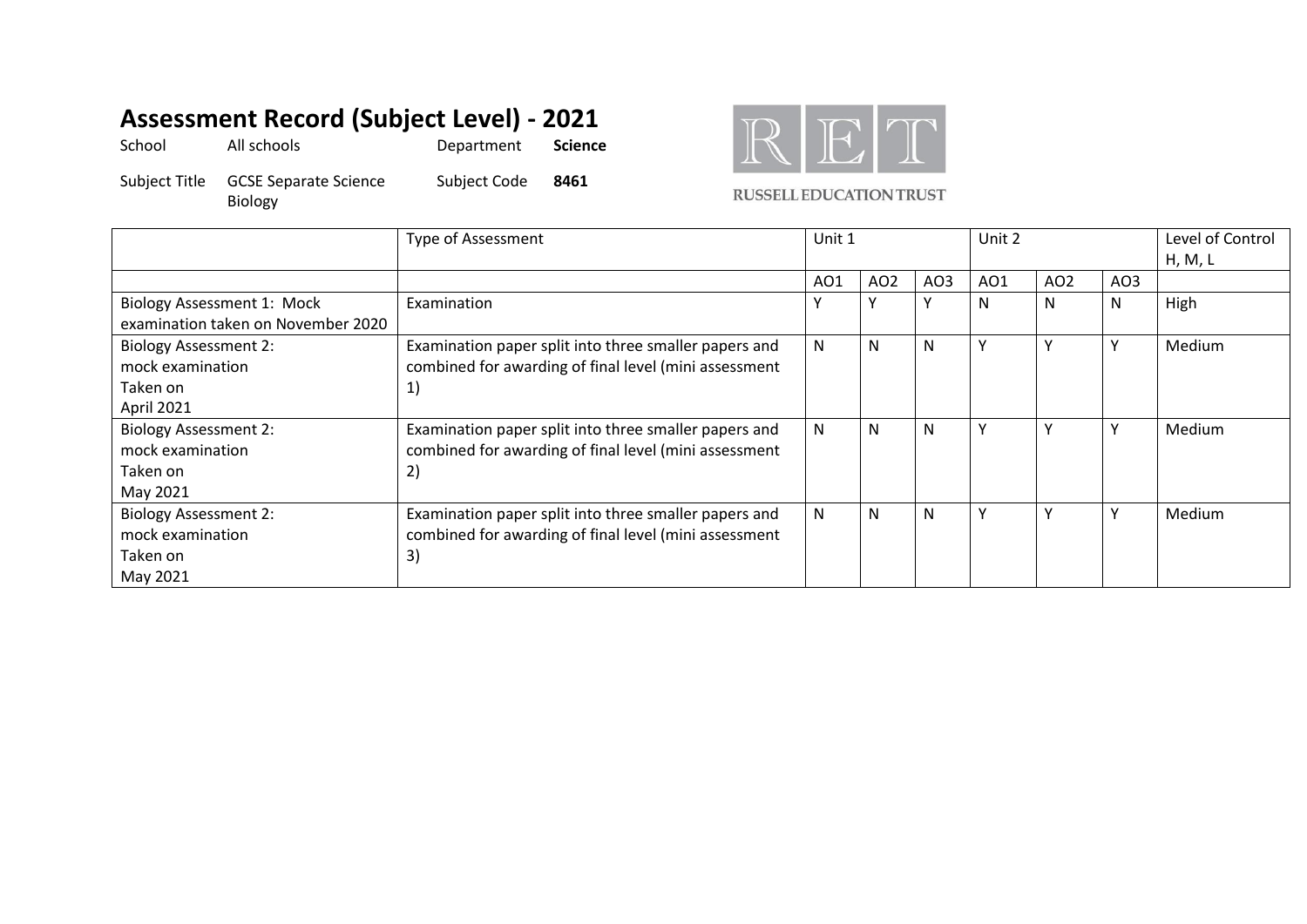| School | Click to enter.                                  | Department   | <b>Science</b> |
|--------|--------------------------------------------------|--------------|----------------|
|        | Subject Title GCSE Separate Science<br>Chemistry | Subject Code | 8462           |



|                                    | <b>Type of Assessment</b>                                | Unit 1 |                 |                 | Unit 2 |                 |                 | Level of Control |
|------------------------------------|----------------------------------------------------------|--------|-----------------|-----------------|--------|-----------------|-----------------|------------------|
|                                    |                                                          |        |                 |                 |        |                 |                 | H, M, L          |
|                                    |                                                          | AO1    | AO <sub>2</sub> | AO <sub>3</sub> | A01    | AO <sub>2</sub> | AO <sub>3</sub> |                  |
| Chemistry Assessment 1: Mock       | Examination                                              |        |                 |                 | N      | N               | N               | High             |
| examination taken on November 2020 |                                                          |        |                 |                 |        |                 |                 |                  |
| <b>Chemistry Assessment 2:</b>     | Examination paper split into three smaller papers and    | N.     | N               | N               | v      |                 | v               | Medium           |
| mock examination                   | combined for awarding of final level (mini assessment 1) |        |                 |                 |        |                 |                 |                  |
| Taken on                           |                                                          |        |                 |                 |        |                 |                 |                  |
| <b>April 2021</b>                  |                                                          |        |                 |                 |        |                 |                 |                  |
| <b>Chemistry Assessment 2:</b>     | Examination paper split into three smaller papers and    | N      | N               | N               | ν      | v               | N               | Medium           |
| mock examination                   | combined for awarding of final level (mini assessment 2) |        |                 |                 |        |                 |                 |                  |
| Taken on                           |                                                          |        |                 |                 |        |                 |                 |                  |
| May 2021                           |                                                          |        |                 |                 |        |                 |                 |                  |
| <b>Chemistry Assessment 2:</b>     | Examination paper split into three smaller papers and    | N      | N               | N               | v      | v               | Y               | Medium           |
| mock examination                   | combined for awarding of final level (mini assessment 3) |        |                 |                 |        |                 |                 |                  |
| Taken on                           |                                                          |        |                 |                 |        |                 |                 |                  |
| May 2021                           |                                                          |        |                 |                 |        |                 |                 |                  |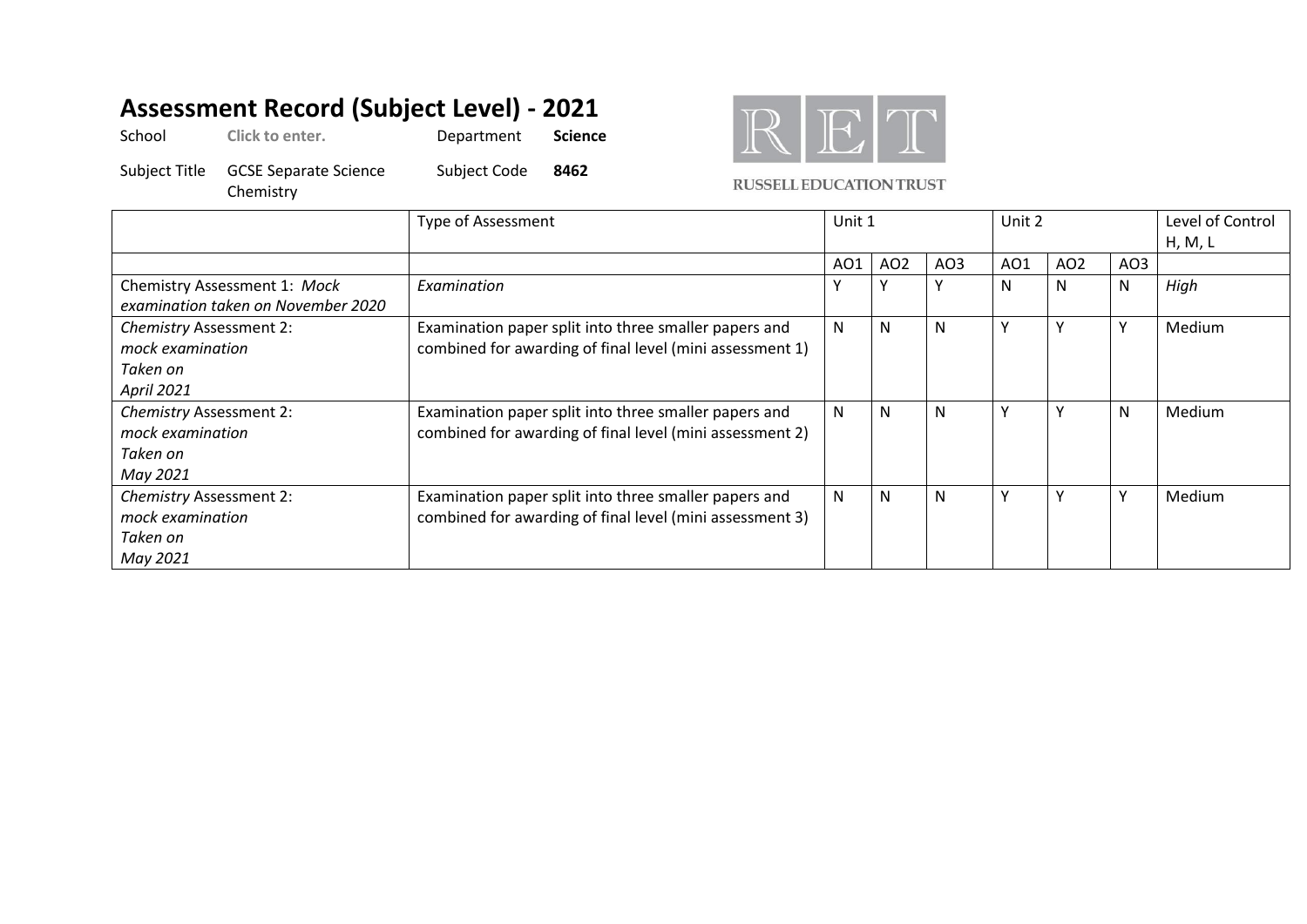School All Department **Science** Subject Title GCSE Separate Science Physics

Subject Code **8463**

 $R$  $R$  $T$ **RUSSELL EDUCATION TRUST** 

Type of Assessment and Unit 1 Unit 1 Unit 2 Level of Control H, M, L AO1 | AO2 | AO3 | AO1 | AO2 | AO3 Physics Assessment 1: *Mock examination taken on November 2020 Examination* Y Y Y N N N *High Physics* Assessment 2: *mock examination Taken on April 2021* Examination paper split into three smaller papers and combined for awarding of final level (mini assessment 1) N N N Y Y Y Medium *Physics* Assessment 2: *mock examination Taken on May 2021* Examination paper split into three smaller papers and combined for awarding of final level (mini assessment 2) N N N Y Y Y Medium *Physics* Assessment 2: *mock examination Taken on May 2021* Examination paper split into three smaller papers and combined for awarding of final level (mini assessment 3) N IN IY IY IV IMedium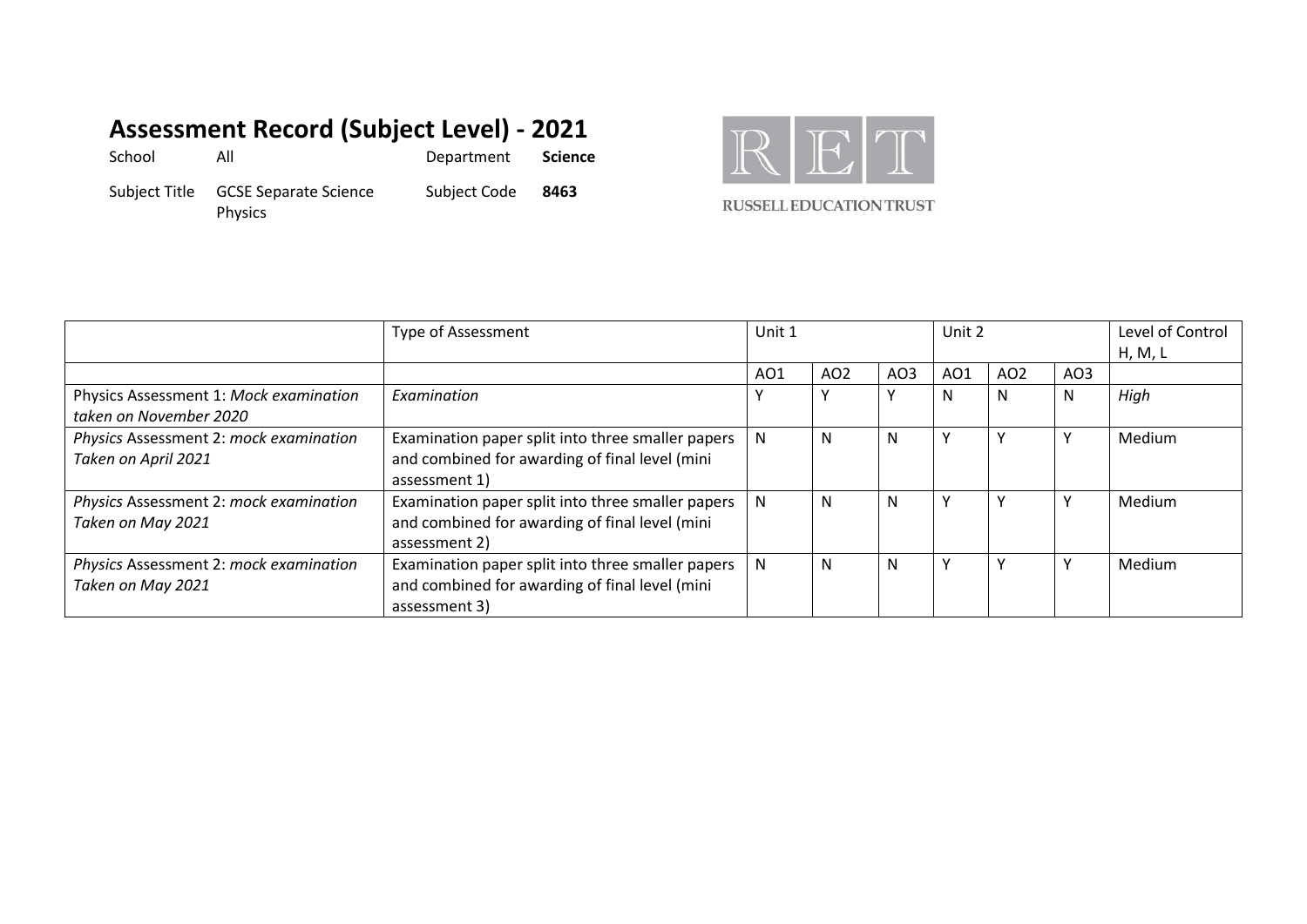| School | All schools                        | Department   | Science |
|--------|------------------------------------|--------------|---------|
|        | Subject Title GCSE Trilogy Science | Subject Code | 8464    |



|                                                                         | <b>Type of Assessment</b>                                                                                                  | Unit 1       |                 | Unit 2       |              | Level of Control<br>H, M, L |                 |        |
|-------------------------------------------------------------------------|----------------------------------------------------------------------------------------------------------------------------|--------------|-----------------|--------------|--------------|-----------------------------|-----------------|--------|
|                                                                         |                                                                                                                            | AO1          | AO <sub>2</sub> | AO3          | AO1          | AO <sub>2</sub>             | AO <sub>3</sub> |        |
| Biology Assessment 1: Mock examination<br>taken<br>November 2020        | Examination                                                                                                                | Y            | Y               | Y            | $\mathsf{N}$ | N                           | $\mathsf{N}$    | High   |
| Chemistry Assessment 1: Mock examination<br>taken<br>November 2020      | Examination                                                                                                                | Y            | Υ               | Y            | $\mathsf{N}$ | N                           | N               | High   |
| Physics Assessment 1: Mock examination<br>taken<br>November 2020        | Examination                                                                                                                | Y            | Y               | Y            | $\mathsf{N}$ | N                           | N               | High   |
| <b>Biology Assessment 2:</b><br>mock examination<br>Taken<br>April 2021 | Examination paper split<br>into three smaller papers<br>and combined for awarding<br>of final level (mini<br>assessment 1) | $\mathsf{N}$ | N               | $\mathsf{N}$ | $\mathsf{Y}$ | Y                           | Υ               | Medium |
| <b>Biology Assessment 2:</b><br>mock examination<br>Taken<br>May 2021   | Examination paper split<br>into three smaller papers<br>and combined for awarding<br>of final level (mini<br>assessment 2) | $\mathsf{N}$ | N               | $\mathsf{N}$ | Y            | Y                           | Y               | Medium |
| <b>Biology Assessment 2:</b><br>mock examination<br>Taken<br>May 2021   | Examination paper split<br>into three smaller papers<br>and combined for awarding<br>of final level (mini<br>assessment 3) | N            | N               | $\mathsf{N}$ | Y            | Υ                           | Υ               | Medium |